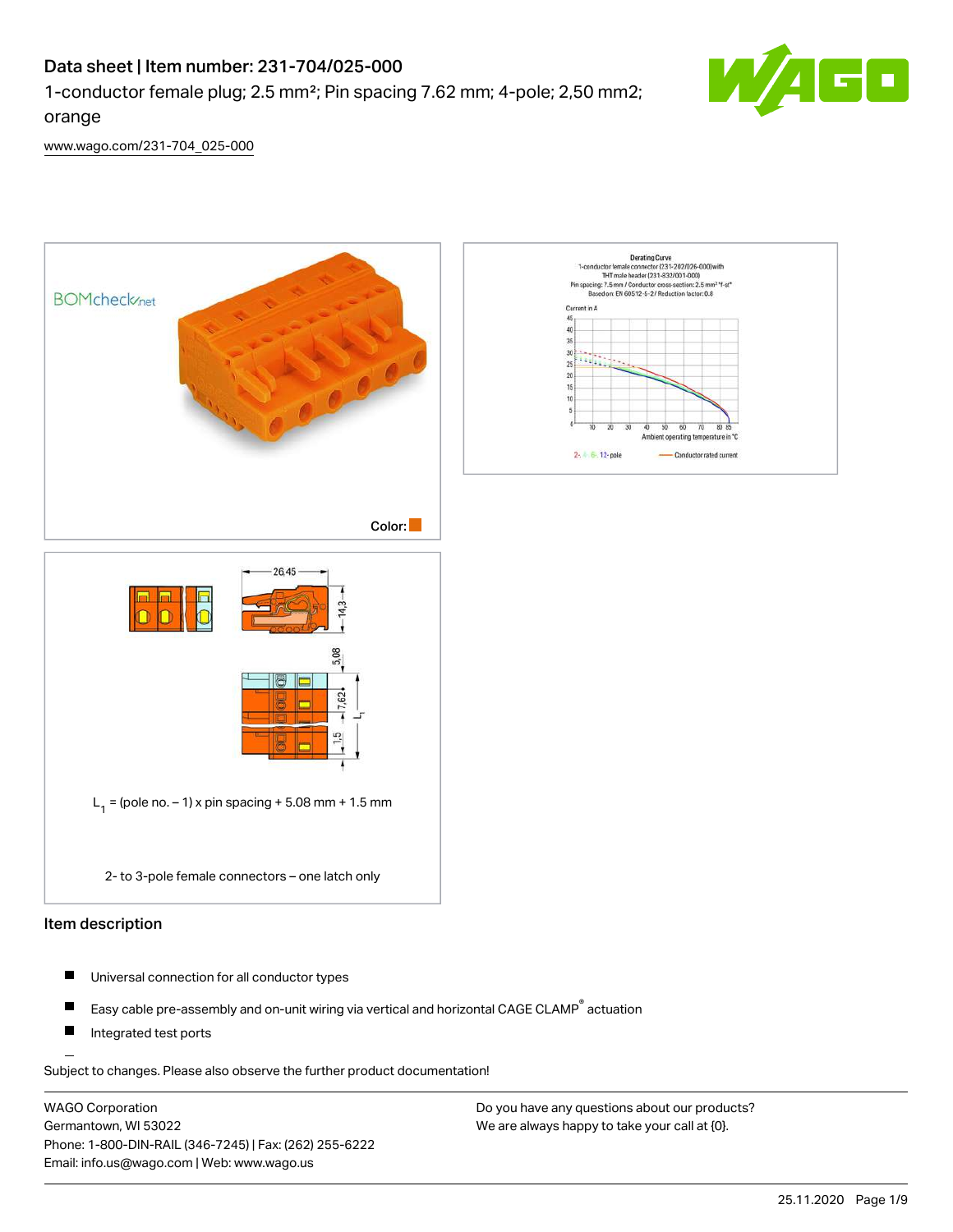

**With coding fingers** 

#### Safety information 1:

The MULTI CONNECTION SYSTEM (MCS) is designed without breaking capacity for compliance with DIN EN 61984. When used as intended, MCS Connectors shall not be connected/disconnected when live or under load. The circuit design should ensure header pins, which can be touched, are not live when unmated.

# Data Electrical data

### Ratings per IEC/EN 60664-1

| Rated voltage (III / 3)     | 500 V                                                                |
|-----------------------------|----------------------------------------------------------------------|
| Rated surge voltage (III/3) | 6 <sub>k</sub> V                                                     |
| Rated voltage (III/2)       | 630 V                                                                |
| Rated surge voltage (III/2) | 6 <sub>k</sub> V                                                     |
| Nominal voltage (II/2)      | 1000V                                                                |
| Rated surge voltage (II/2)  | 6 <sub>k</sub> V                                                     |
| Rated current               | 16A                                                                  |
| Legend (ratings)            | (III / 2) $\triangleq$ Overvoltage category III / Pollution degree 2 |

### Ratings per UL 1059

| Rated voltage UL (Use Group B) | 300 V |
|--------------------------------|-------|
| Rated current UL (Use Group B) | 15 A  |
| Rated voltage UL (Use Group D) | 300 V |
| Rated current UL (Use Group D) | 10 A  |

### Ratings per CSA

| Rated voltage CSA (Use Group B) | 300 V |
|---------------------------------|-------|
| Rated current CSA (Use Group B) | 15 A  |
| Rated voltage CSA (Use Group D) | 300 V |
| Rated current CSA (Use Group D) | 10 A  |

### Connection data

| Connection technology   | CAGE CLAMP                             |
|-------------------------|----------------------------------------|
| Actuation type          | Operating tool                         |
| Solid conductor         | $0.082.5$ mm <sup>2</sup> / 28  12 AWG |
| Fine-stranded conductor | $0.082.5$ mm <sup>2</sup> / 28  12 AWG |

Subject to changes. Please also observe the further product documentation!

| <b>WAGO Corporation</b>                                | Do you have any questions about our products? |
|--------------------------------------------------------|-----------------------------------------------|
| Germantown, WI 53022                                   | We are always happy to take your call at {0}. |
| Phone: 1-800-DIN-RAIL (346-7245)   Fax: (262) 255-6222 |                                               |
| Email: info.us@wago.com   Web: www.wago.us             |                                               |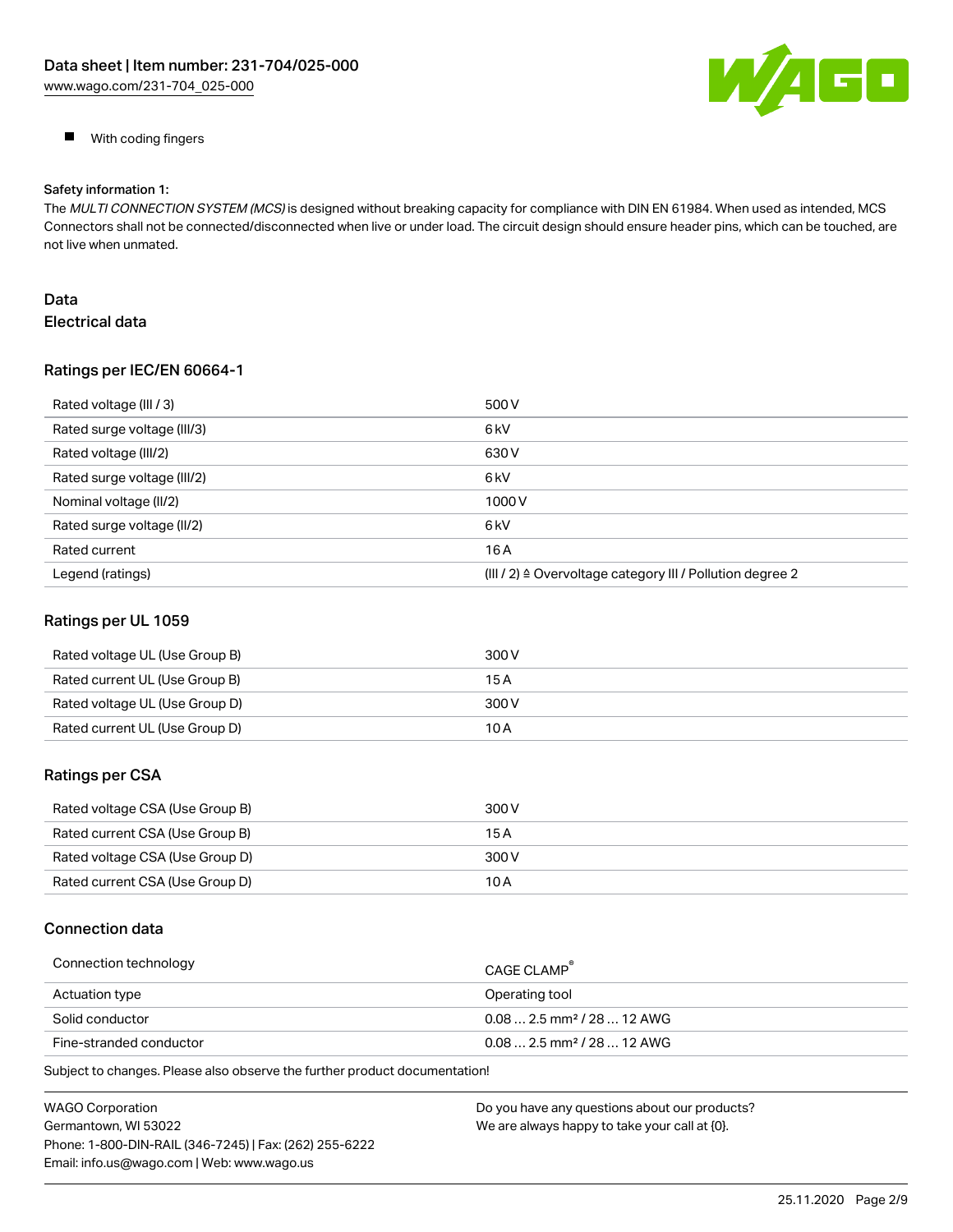

| Fine-stranded conductor; with insulated ferrule   | $0.251.5$ mm <sup>2</sup> |
|---------------------------------------------------|---------------------------|
| Fine-stranded conductor; with uninsulated ferrule | $0.252.5$ mm <sup>2</sup> |
| Strip length                                      | 89 mm / 0.31  0.35 inch   |
| Pole No.                                          | 4                         |
| Total number of potentials                        | 4                         |
| Number of connection types                        |                           |
| Number of levels                                  |                           |
| Conductor entry direction to mating direction     | 0°                        |

### Physical data

| Pin spacing | 7.62 mm               |
|-------------|-----------------------|
| Width       | 29.44 mm / 1.159 inch |
| Height      | 14.3 mm / 0.563 inch  |
| Depth       | 26.45 mm / 1.041 inch |

### Plug-in connection

| Contact type (pluggable connector) | Female connector/socket |
|------------------------------------|-------------------------|
| Connector (connection type)        | for conductors          |
| Mismating protection               | No                      |

# Material Data

| Color                    | orange                            |
|--------------------------|-----------------------------------|
| Material group           |                                   |
| Insulation material      | Polyamide 66 (PA 66)              |
| Clamping spring material | Chrome nickel spring steel (CrNi) |
| Contact material         | Copper alloy                      |
| Contact plating          | tin-plated                        |
| Fire load                | $0.144$ MJ                        |
| Weight                   | 8.6 <sub>g</sub>                  |

# Environmental Requirements

Limit temperature range  $-60...+85$  °C

# Commercial data

| Product Group  | 3 (Multi Conn. System) |
|----------------|------------------------|
| Packaging type | <b>BOX</b>             |

Subject to changes. Please also observe the further product documentation!

| <b>WAGO Corporation</b>                                | Do you have any questions about our products? |
|--------------------------------------------------------|-----------------------------------------------|
| Germantown, WI 53022                                   | We are always happy to take your call at {0}. |
| Phone: 1-800-DIN-RAIL (346-7245)   Fax: (262) 255-6222 |                                               |
| Email: info.us@wago.com   Web: www.wago.us             |                                               |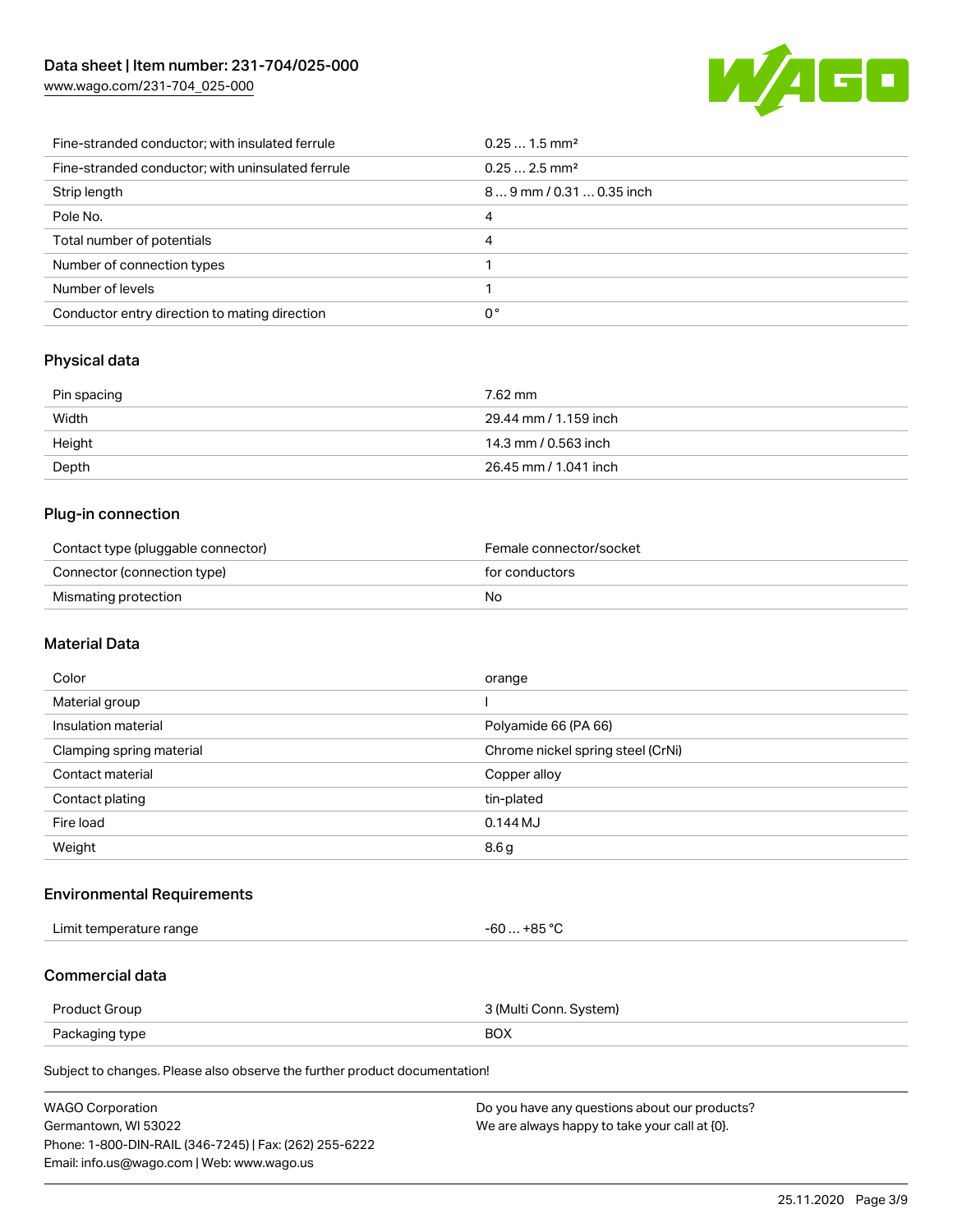

| Country of origin     | DE            |
|-----------------------|---------------|
| <b>GTIN</b>           | 4044918376495 |
| Customs tariff number | 85366990990   |

### Approvals / Certificates

#### Country specific Approvals

| Logo | Approval                               | <b>Additional Approval Text</b> | Certificate<br>name |
|------|----------------------------------------|---------------------------------|---------------------|
|      |                                        |                                 |                     |
| Æ    | <b>CSA</b><br>DEKRA Certification B.V. | C <sub>22.2</sub>               | 1466354             |

### Ship Approvals

| Logo          | Approval                  | <b>Additional Approval Text</b> | Certificate<br>name |
|---------------|---------------------------|---------------------------------|---------------------|
| 0             | BV<br>Bureau Veritas S.A. | IEC 60998                       | 11915/D0<br>BV      |
| <b>BUREAU</b> |                           |                                 |                     |

# Compatible products

Email: info.us@wago.com | Web: www.wago.us

#### General accessories

|                                                                                | Item no.: 231-669<br>ockout caps; for covering unused clamping units; orange                                                                                                                   |                                               | www.wago.com/231-669             |
|--------------------------------------------------------------------------------|------------------------------------------------------------------------------------------------------------------------------------------------------------------------------------------------|-----------------------------------------------|----------------------------------|
| Insulation stop                                                                |                                                                                                                                                                                                |                                               |                                  |
|                                                                                | Item no.: 231-673<br>Insulation stop; 0.08-0.2 mm <sup>2</sup> / 0.2 mm <sup>2</sup> "s"; white                                                                                                |                                               | www.wago.com/231-673             |
|                                                                                | Item no.: 231-674<br>Insulation stop; 0.25 - 0.5 mm <sup>2</sup> ; light gray                                                                                                                  |                                               | www.wago.com/231-674             |
|                                                                                | Item no.: 231-675<br>Insulation stop; 0.75 - 1 mm <sup>2</sup> ; dark gray                                                                                                                     |                                               | www.wago.com/231-675             |
| Strain relief plate                                                            |                                                                                                                                                                                                |                                               |                                  |
|                                                                                | Item no.: 232-684<br>Strain relief housing; orange                                                                                                                                             |                                               | www.wago.com/232-684             |
| Marking accessories                                                            |                                                                                                                                                                                                |                                               |                                  |
|                                                                                | Item no.: 210-331/762-202<br>Marking strips; as a DIN A4 sheet; MARKED; 1-16 (100x); Height of marker strip: 2.3 mm/0.091 in; Strip<br>length 182 mm; Horizontal marking; Self-adhesive; white |                                               | www.wago.com/210-331<br>/762-202 |
|                                                                                | Subject to changes. Please also observe the further product documentation!                                                                                                                     |                                               |                                  |
| <b>WAGO Corporation</b>                                                        |                                                                                                                                                                                                | Do you have any questions about our products? |                                  |
| Germantown, WI 53022<br>Phone: 1-800-DIN-RAIL (346-7245)   Fax: (262) 255-6222 |                                                                                                                                                                                                | We are always happy to take your call at {0}. |                                  |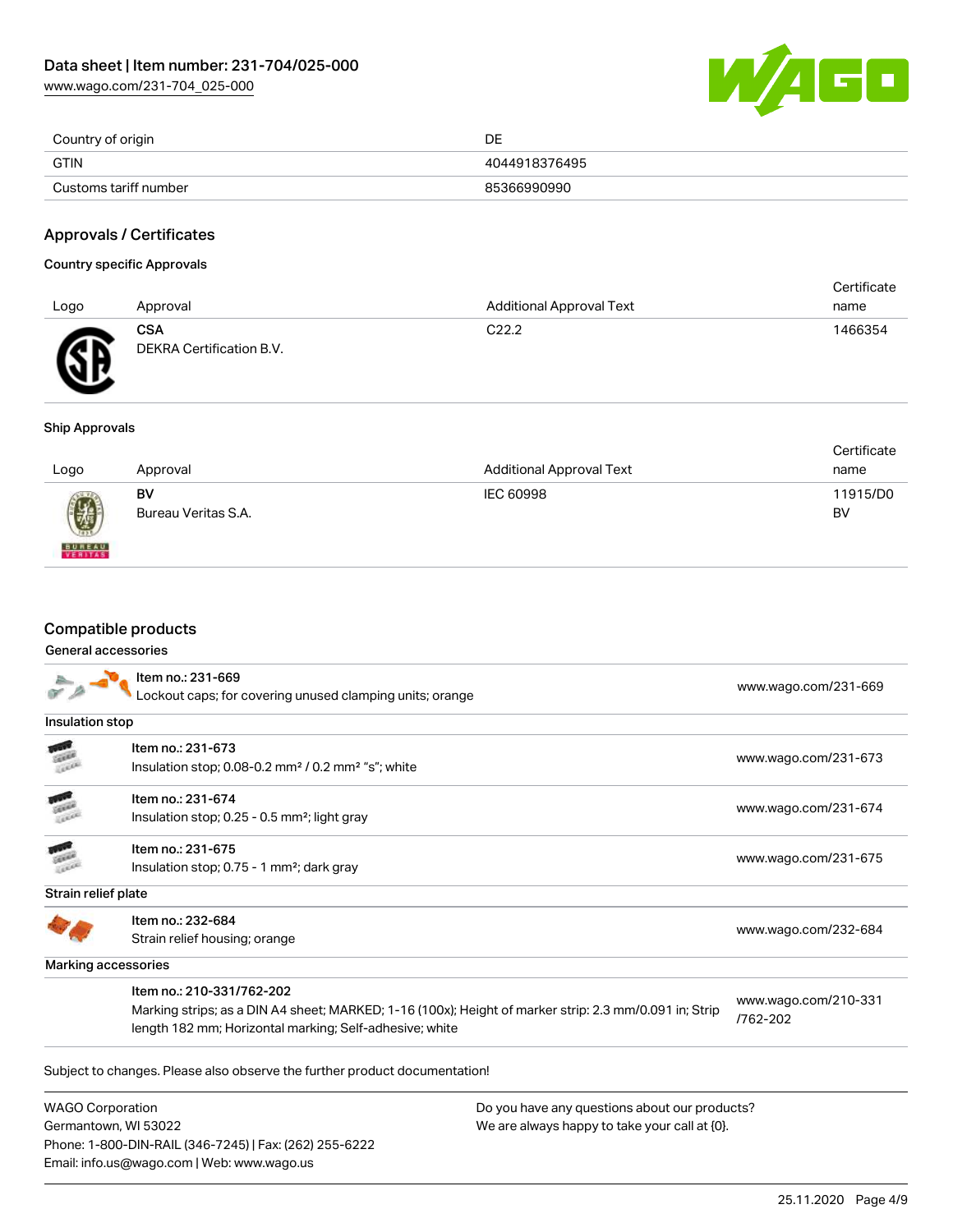

# Item no.: 210-332/762-020 [www.wago.com/210-332](http://www.wago.com/210-332/762-020) Marking strips; as a DIN A4 sheet; MARKED; 1-20 (80x); Height of marker strip: 3 mm; Strip length 182 [/762-020](http://www.wago.com/210-332/762-020) mm; Horizontal marking; Self-adhesive; white Item no.: 210-833 Marking strips; on reel; 6 mm wide; plain; Self-adhesive; white [www.wago.com/210-833](http://www.wago.com/210-833)<br>Marking strips; on reel; 6 mm wide; plain; Self-adhesive; white Item no.: 210-834 Marking strips; on reel; 5 mm wide; plain; Self-adhesive; white [www.wago.com/210-834](http://www.wago.com/210-834) www.wago.com/210-834 ferrule Item no.: 216-101 Ferrule; Sleeve for 0.5 mm² / AWG 22; uninsulated; electro-tin plated; silver-colored [www.wago.com/216-101](http://www.wago.com/216-101) Item no.: 216-102 Ferrule; Sleeve for 0.75 mm² / AWG 20; uninsulated; electro-tin plated; silver-colored [www.wago.com/216-102](http://www.wago.com/216-102) Item no.: 216-103 Ferrule; Sleeve for 1 mm² / AWG 18; uninsulated; electro-tin plated [www.wago.com/216-103](http://www.wago.com/216-103) Item no.: 216-104 Ferrule; Sleeve for 1.5 mm² / AWG 16; uninsulated; electro-tin plated; silver-colored [www.wago.com/216-104](http://www.wago.com/216-104) I Item no.: 216-106 Ferrule; Sleeve for 2.5 mm² / AWG 14; uninsulated; electro-tin plated; silver-colored [www.wago.com/216-106](http://www.wago.com/216-106) Item no.: 216-121 Ferrule; Sleeve for 0.5 mm² / AWG 22; uninsulated; electro-tin plated; silver-colored [www.wago.com/216-121](http://www.wago.com/216-121) Item no.: 216-122 Ferrule; Sleeve for 0.75 mm² / AWG 20; uninsulated; electro-tin plated; silver-colored [www.wago.com/216-122](http://www.wago.com/216-122) Item no.: 216-123 Ferrule; Sleeve for 1 mm² / AWG 18; uninsulated; electro-tin plated; silver-colored [www.wago.com/216-123](http://www.wago.com/216-123) Item no.: 216-124 Ferrule; Sleeve for 1.5 mm<sup>2</sup> / AWG 16; uninsulated; electro-tin plated [www.wago.com/216-124](http://www.wago.com/216-124) Item no.: 216-131 Ferrule; Sleeve for 0.25 mm² / AWG 24; uninsulated; electro-tin plated; silver-colored [www.wago.com/216-131](http://www.wago.com/216-131) Item no.: 216-132 Ferrule; Sleeve for 0.34 mm² / AWG 24; uninsulated; electro-tin plated [www.wago.com/216-132](http://www.wago.com/216-132) Item no.: 216-141 Ferrule; Sleeve for 0.5 mm² / 20 AWG; uninsulated; electro-tin plated; electrolytic copper; gastight [www.wago.com/216-141](http://www.wago.com/216-141) crimped; acc. to DIN 46228, Part 1/08.92 Item no.: 216-142 Ferrule; Sleeve for 0.75 mm² / 18 AWG; uninsulated; electro-tin plated; electrolytic copper; gastight [www.wago.com/216-142](http://www.wago.com/216-142) crimped; acc. to DIN 46228, Part 1/08.92 Item no.: 216-143 Ferrule; Sleeve for 1 mm² / AWG 18; uninsulated; electro-tin plated; electrolytic copper; gastight [www.wago.com/216-143](http://www.wago.com/216-143) crimped; acc. to DIN 46228, Part 1/08.92

Subject to changes. Please also observe the further product documentation!

WAGO Corporation Germantown, WI 53022 Phone: 1-800-DIN-RAIL (346-7245) | Fax: (262) 255-6222 Email: info.us@wago.com | Web: www.wago.us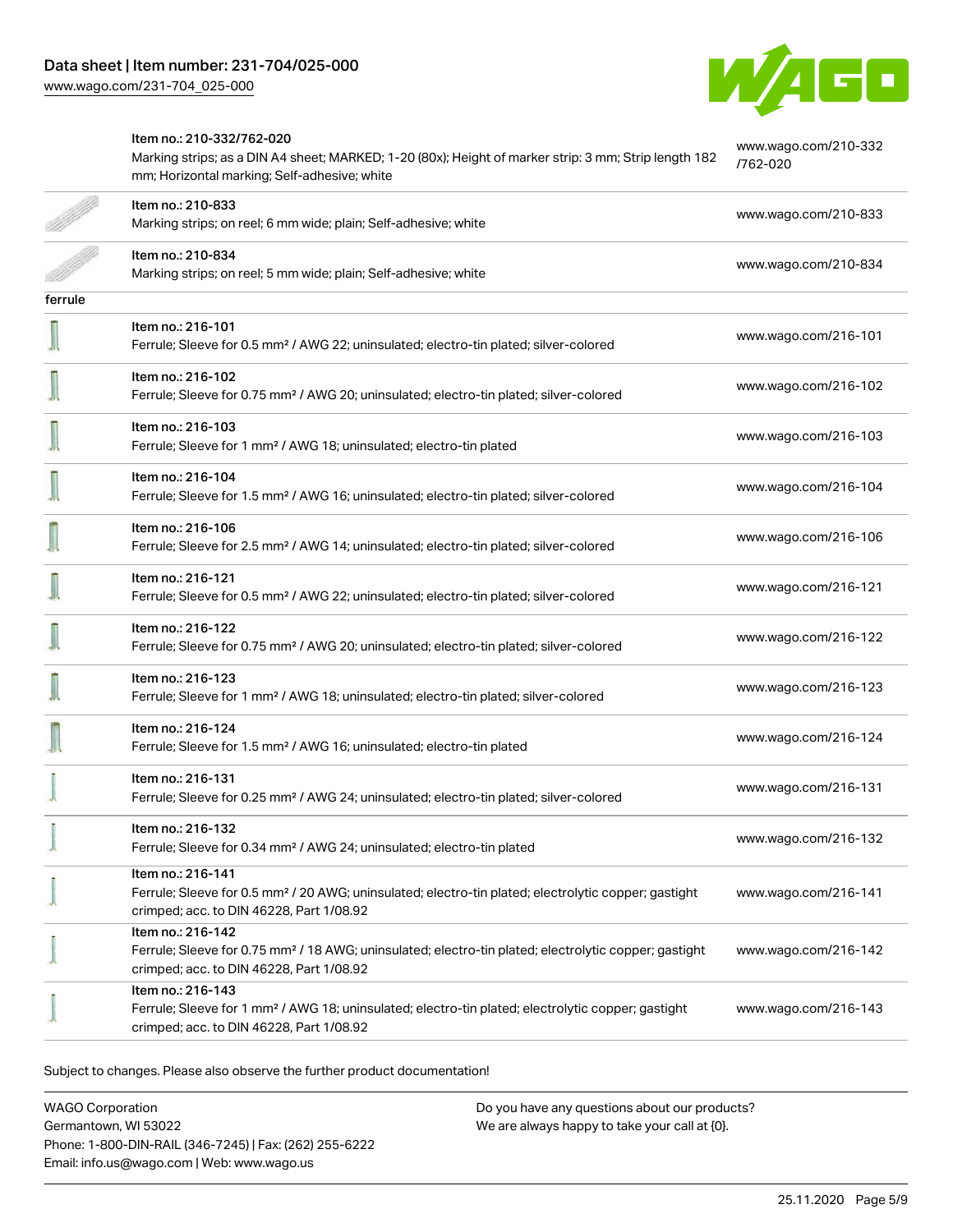

|   | Item no.: 216-144<br>Ferrule; Sleeve for 1.5 mm <sup>2</sup> / AWG 16; uninsulated; electro-tin plated; electrolytic copper; gastight<br>crimped; acc. to DIN 46228, Part 1/08.92; silver-colored       | www.wago.com/216-144 |
|---|---------------------------------------------------------------------------------------------------------------------------------------------------------------------------------------------------------|----------------------|
|   | Item no.: 216-151<br>Ferrule; Sleeve for 0.25 mm <sup>2</sup> / AWG 24; uninsulated; electro-tin plated                                                                                                 | www.wago.com/216-151 |
|   | Item no.: 216-152<br>Ferrule; Sleeve for 0.34 mm <sup>2</sup> / AWG 24; uninsulated; electro-tin plated                                                                                                 | www.wago.com/216-152 |
|   | Item no.: 216-201<br>Ferrule; Sleeve for 0.5 mm <sup>2</sup> / 20 AWG; insulated; electro-tin plated; white                                                                                             | www.wago.com/216-201 |
|   | Item no.: 216-202<br>Ferrule; Sleeve for 0.75 mm <sup>2</sup> / 18 AWG; insulated; electro-tin plated; gray                                                                                             | www.wago.com/216-202 |
| П | Item no.: 216-203<br>Ferrule; Sleeve for 1 mm <sup>2</sup> / AWG 18; insulated; electro-tin plated; red                                                                                                 | www.wago.com/216-203 |
|   | Item no.: 216-204<br>Ferrule; Sleeve for 1.5 mm <sup>2</sup> / AWG 16; insulated; electro-tin plated; black                                                                                             | www.wago.com/216-204 |
|   | Item no.: 216-221<br>Ferrule; Sleeve for 0.5 mm <sup>2</sup> / 20 AWG; insulated; electro-tin plated; white                                                                                             | www.wago.com/216-221 |
|   | Item no.: 216-222<br>Ferrule; Sleeve for 0.75 mm <sup>2</sup> / 18 AWG; insulated; electro-tin plated; gray                                                                                             | www.wago.com/216-222 |
|   | Item no.: 216-223<br>Ferrule; Sleeve for 1 mm <sup>2</sup> / AWG 18; insulated; electro-tin plated; red                                                                                                 | www.wago.com/216-223 |
|   | Item no.: 216-224<br>Ferrule; Sleeve for 1.5 mm <sup>2</sup> / AWG 16; insulated; electro-tin plated; black                                                                                             | www.wago.com/216-224 |
|   | Item no.: 216-241<br>Ferrule; Sleeve for 0.5 mm <sup>2</sup> / 20 AWG; insulated; electro-tin plated; electrolytic copper; gastight<br>crimped; acc. to DIN 46228, Part 4/09.90; white                  | www.wago.com/216-241 |
|   | Item no.: 216-242<br>Ferrule; Sleeve for 0.75 mm <sup>2</sup> / 18 AWG; insulated; electro-tin plated; electrolytic copper; gastight<br>crimped; acc. to DIN 46228, Part 4/09.90; gray                  | www.wago.com/216-242 |
| O | Item no.: 216-243<br>Ferrule; Sleeve for 1 mm <sup>2</sup> / AWG 18; insulated; electro-tin plated; electrolytic copper; gastight crimped; www.wago.com/216-243<br>acc. to DIN 46228, Part 4/09.90; red |                      |
| ≞ | Item no.: 216-244<br>Ferrule; Sleeve for 1.5 mm <sup>2</sup> / AWG 16; insulated; electro-tin plated; electrolytic copper; gastight<br>crimped; acc. to DIN 46228, Part 4/09.90; black                  | www.wago.com/216-244 |
|   | Item no.: 216-262<br>Ferrule; Sleeve for 0.75 mm <sup>2</sup> / 18 AWG; insulated; electro-tin plated; electrolytic copper; gastight<br>crimped; acc. to DIN 46228, Part 4/09.90; gray                  | www.wago.com/216-262 |
|   | Item no.: 216-263<br>Ferrule; Sleeve for 1 mm <sup>2</sup> / AWG 18; insulated; electro-tin plated; electrolytic copper; gastight crimped; www.wago.com/216-263<br>acc. to DIN 46228, Part 4/09.90; red |                      |
|   |                                                                                                                                                                                                         |                      |

Subject to changes. Please also observe the further product documentation!

WAGO Corporation Germantown, WI 53022 Phone: 1-800-DIN-RAIL (346-7245) | Fax: (262) 255-6222 Email: info.us@wago.com | Web: www.wago.us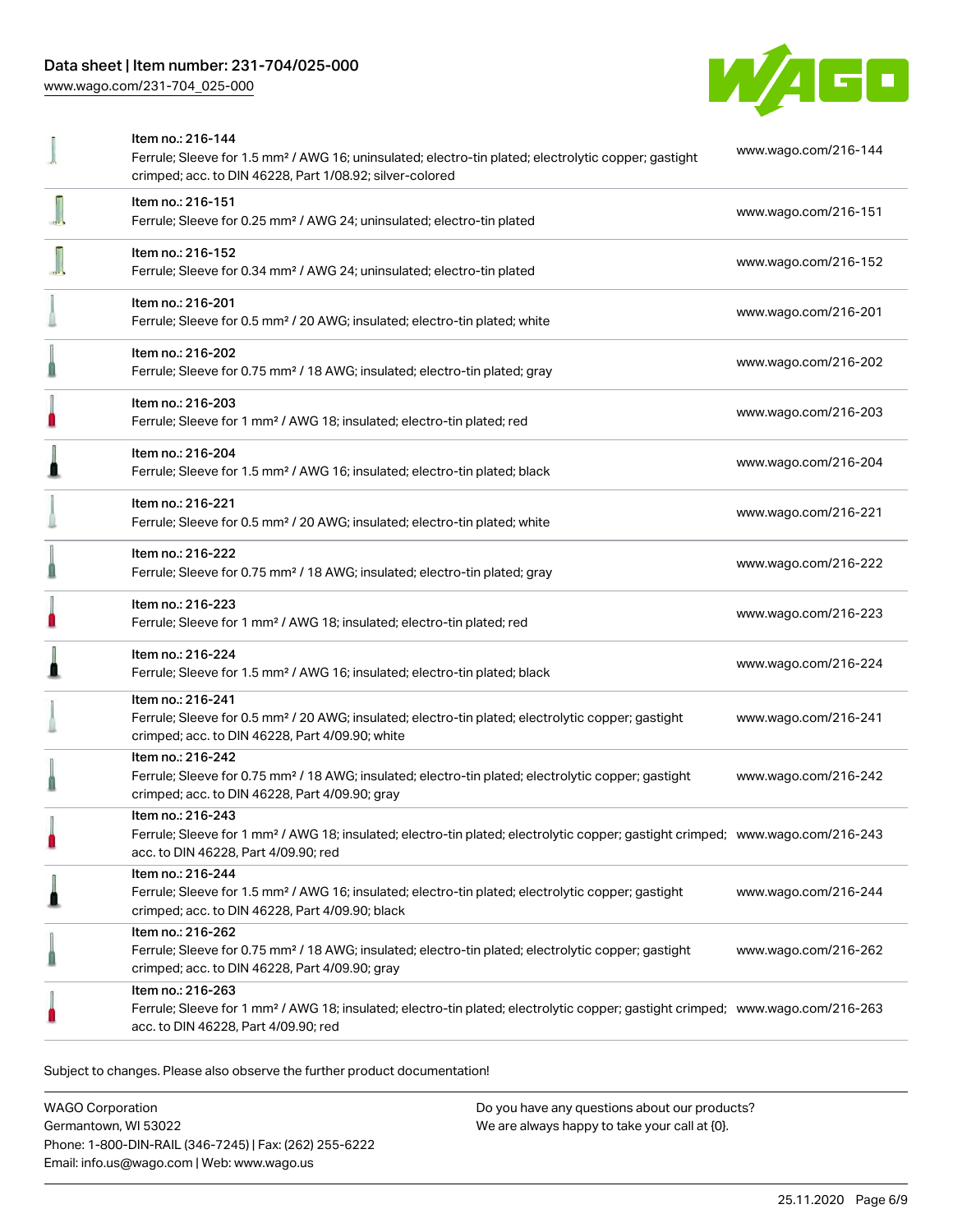

|       | Item no.: 216-264<br>Ferrule; Sleeve for 1.5 mm <sup>2</sup> / AWG 16; insulated; electro-tin plated; electrolytic copper; gastight<br>crimped; acc. to DIN 46228, Part 4/09.90; black | www.wago.com/216-264 |
|-------|----------------------------------------------------------------------------------------------------------------------------------------------------------------------------------------|----------------------|
|       | Item no.: 216-284<br>Ferrule; Sleeve for 1.5 mm <sup>2</sup> / AWG 16; insulated; electro-tin plated; electrolytic copper; gastight<br>crimped; acc. to DIN 46228, Part 4/09.90; black | www.wago.com/216-284 |
|       | Item no.: 216-301<br>Ferrule; Sleeve for 0.25 mm <sup>2</sup> / AWG 24; insulated; electro-tin plated; yellow                                                                          | www.wago.com/216-301 |
|       | Item no.: 216-302<br>Ferrule; Sleeve for 0.34 mm <sup>2</sup> / 22 AWG; insulated; electro-tin plated; green                                                                           | www.wago.com/216-302 |
|       | Item no.: 216-321<br>Ferrule; Sleeve for 0.25 mm <sup>2</sup> / AWG 24; insulated; electro-tin plated; yellow                                                                          | www.wago.com/216-321 |
|       | Item no.: 216-322<br>Ferrule; Sleeve for 0.34 mm <sup>2</sup> / 22 AWG; insulated; electro-tin plated; green                                                                           | www.wago.com/216-322 |
| tools |                                                                                                                                                                                        |                      |
|       | Item no.: 231-131<br>Push-button; loose                                                                                                                                                | www.wago.com/231-131 |
|       | Item no.: 231-291<br>Operating tool; loose; red                                                                                                                                        | www.wago.com/231-291 |
| check |                                                                                                                                                                                        |                      |
|       | Item no.: 210-136<br>Test plug; 2 mm Ø; with 500 mm cable                                                                                                                              | www.wago.com/210-136 |
|       | Item no.: 210-137<br>Test plug; 2.3 mm Ø; with 500 mm cable                                                                                                                            | www.wago.com/210-137 |
|       | Item no.: 231-662<br>Test plugs for female connectors; for 7.5 mm and 7.62 mm pin spacing; 2,50 mm <sup>2</sup> ; light gray                                                           | www.wago.com/231-662 |
|       |                                                                                                                                                                                        |                      |

### **Downloads** Documentation

| <b>Additional Information</b> |             |        |          |
|-------------------------------|-------------|--------|----------|
| Technical explanations        | Apr 3, 2019 | pdf    | Download |
|                               |             | 3.6 MB |          |

# Installation Notes

#### Conductor termination

Subject to changes. Please also observe the further product documentation!

WAGO Corporation Germantown, WI 53022 Phone: 1-800-DIN-RAIL (346-7245) | Fax: (262) 255-6222 Email: info.us@wago.com | Web: www.wago.us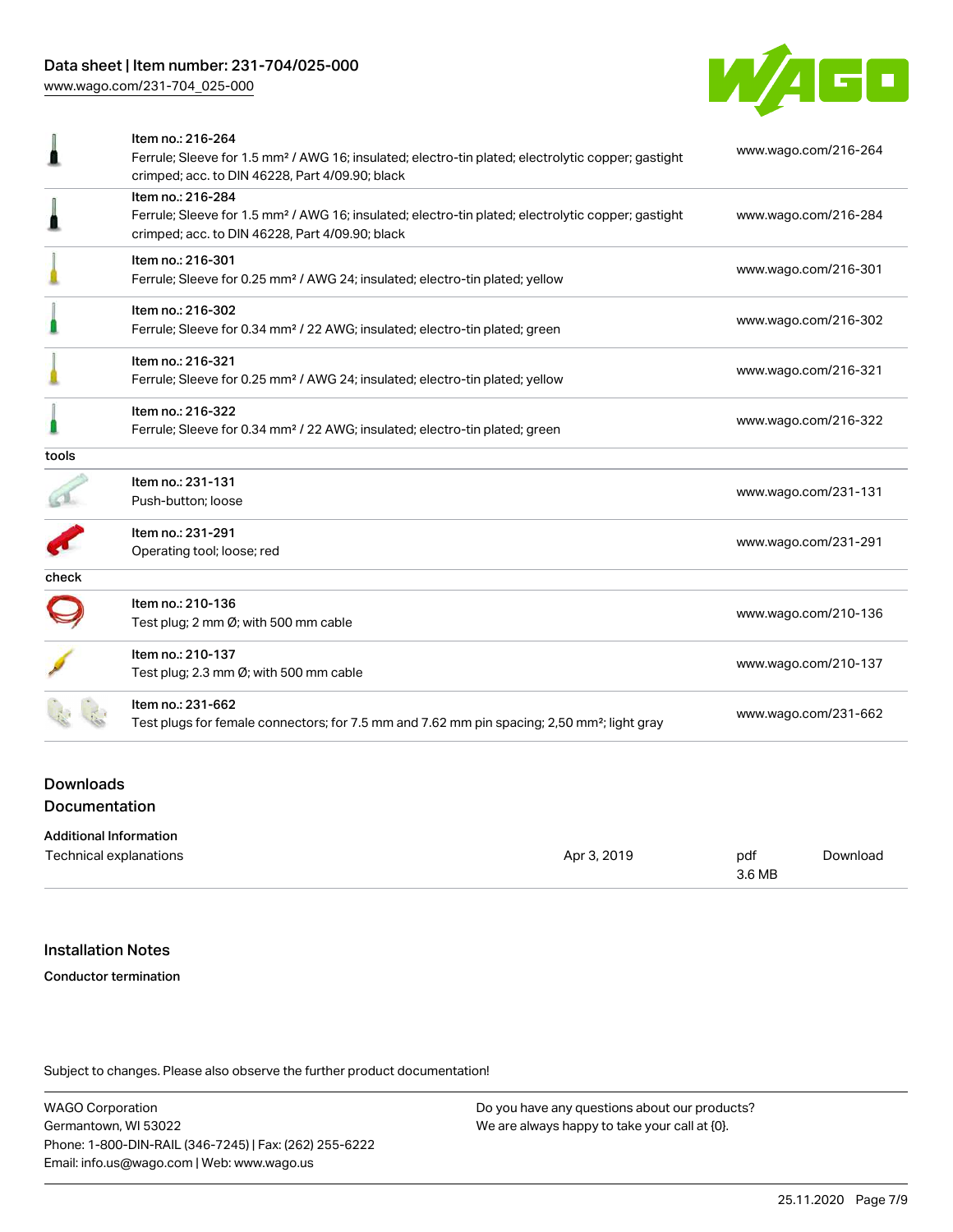



Inserting a conductor via 3.5 mm screwdriver – CAGE CLAMP® actuation parallel to conductor entry.



Inserting a conductor via 3.5 mm screwdriver – CAGE CLAMP® actuation perpendicular to conductor entry.



Inserting a conductor into CAGE CLAMP® unit via operating lever (231-291).



Inserting a conductor via operating tool.

#### Coding



Coding a female connector – removing coding finger(s).

#### **Testing**

Subject to changes. Please also observe the further product documentation!

WAGO Corporation Germantown, WI 53022 Phone: 1-800-DIN-RAIL (346-7245) | Fax: (262) 255-6222 Email: info.us@wago.com | Web: www.wago.us